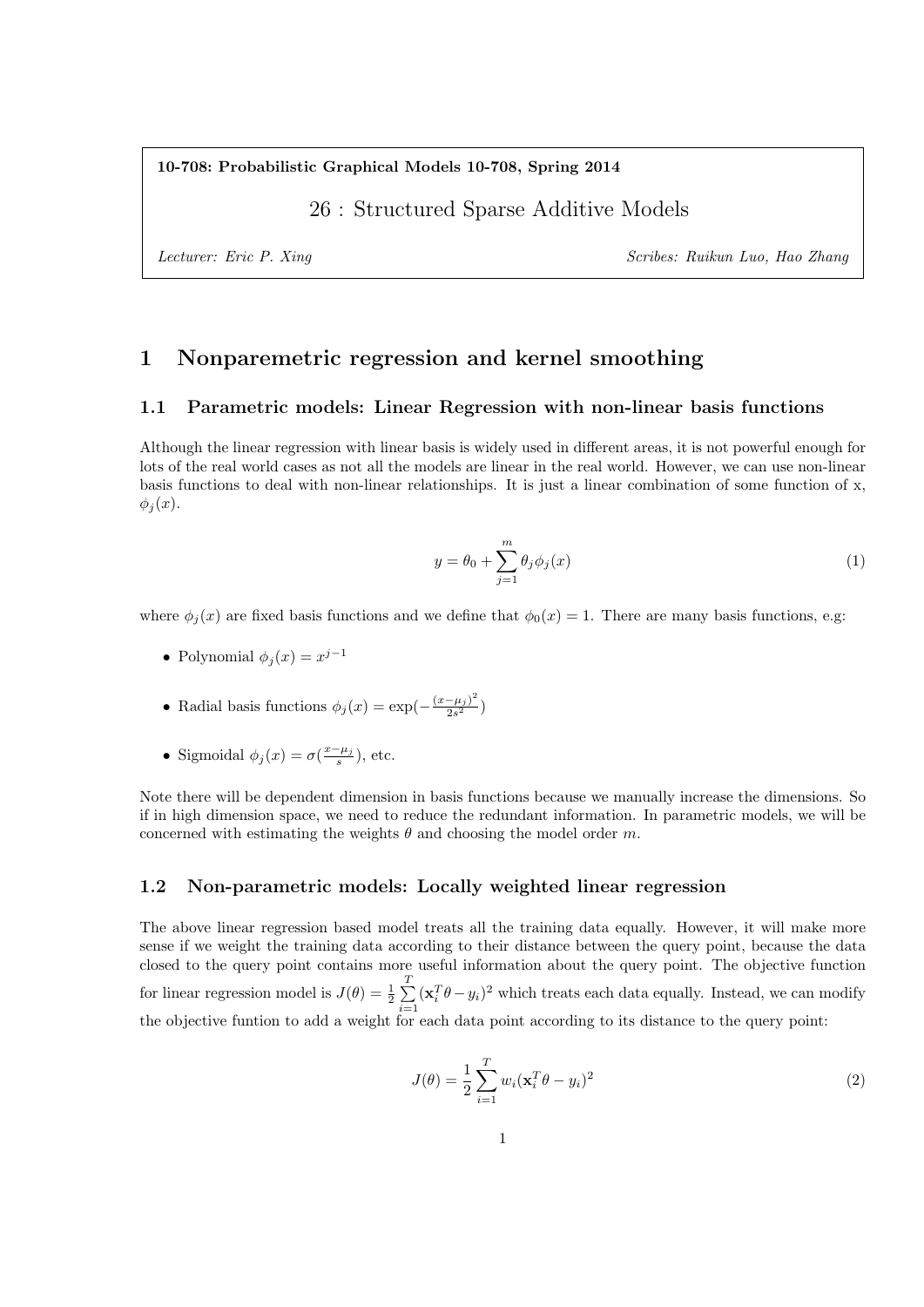where  $w_i = \exp(-\frac{(\mathbf{x}_i - \mathbf{x})^2}{2\tau^2})$  $\frac{i-{\bf x}}{2\tau^2}$ ), **x** is the query point for which we'd like to know its corresponding y. The weight function  $w_i$  ensures that higher weight will be given to the data points that close to the query point and lower weight to the data points that are far away to the query point. The weight function  $w_i$  also requires that we have to save all the training data points and use them when we estimate the corresponding y of each query point **x**. This model is called locally weighted linear regression model. This model is actually a non-parametric method, however (unweighted) linear regression is a parametric model. There is a similar method kernel SVM which is also a non-parametric algorithm.

#### **1.3 Parametric Algorithms vs. Non-parametric Algorithms**

Parametric model assumes all data can be represented using a fixed, finite number of parameters (like the *θ* in the linear regression model). Once we have fixed the parameter *θ* and stored them, we no longer need the training data to make future predictions and we can just throw them away.

In contrast, the number of parameters in non-parametric models can grow with the training sample size. Like in the weighted linear regression, we need to store all the training data and use them for future predictions.

#### **1.4 Probabilistic Interpretation of Regression**

Assume that each data point  $y_k$  is generated using the following recipe:

$$
y_k = \theta^T \mathbf{x}_k + \mathcal{N}(0, \sigma^2)
$$
\n(3)

This can lead us to  $P(y_i|x_i) \sim \mathcal{N}(\theta^T x_i, \sigma^2)$ . Thus we can have that  $\mathbb{E}(Y|X=\mathbf{x}) = \theta^T \mathbf{x}$  is a function of X. The estimator of *y* is just  $\mathbb{E}(Y|X=x)$ . Note that the estimation of  $\theta$  is  $(X^TX)^{-1}X^Ty$ .

In the non-parametric regression model, we concern about the estimation of the regression function:

$$
m(\mathbf{x}) = \mathbb{E}(Y|X = \mathbf{x})\tag{4}
$$

from a training set  $\{(\mathbf{x}^{(i)}, y^{(i)}): \mathbf{x}^{(i)} \in \mathbb{R}^p, y^{(i)} \in \mathbb{R}, i = 1, \dots n\}$ . Note that the regression function  $m(\mathbf{x})$  is the estimator of *y* corresponding to **x**.

#### **1.5 Kernel Smoother and Linear Smoother**

Kerner smoother is a kind of linear smoother. A popular non-parametric regression estimator is the Nadaraya-Watson kernel estimator:

$$
\hat{m}(\mathbf{x}) = \frac{\sum_{i=1}^{n} y^{(i)} K(\frac{||\mathbf{x} - \mathbf{x}^{(i)}||}{h})}{\sum_{i=1}^{n} K(\frac{||\mathbf{x} - \mathbf{x}^{(i)}||}{h})}
$$
(5)

where  $K(\cdot)$  is the smoothing kernel function and h is the bandwidth. The smoothing kernel function should statisfy the following properties.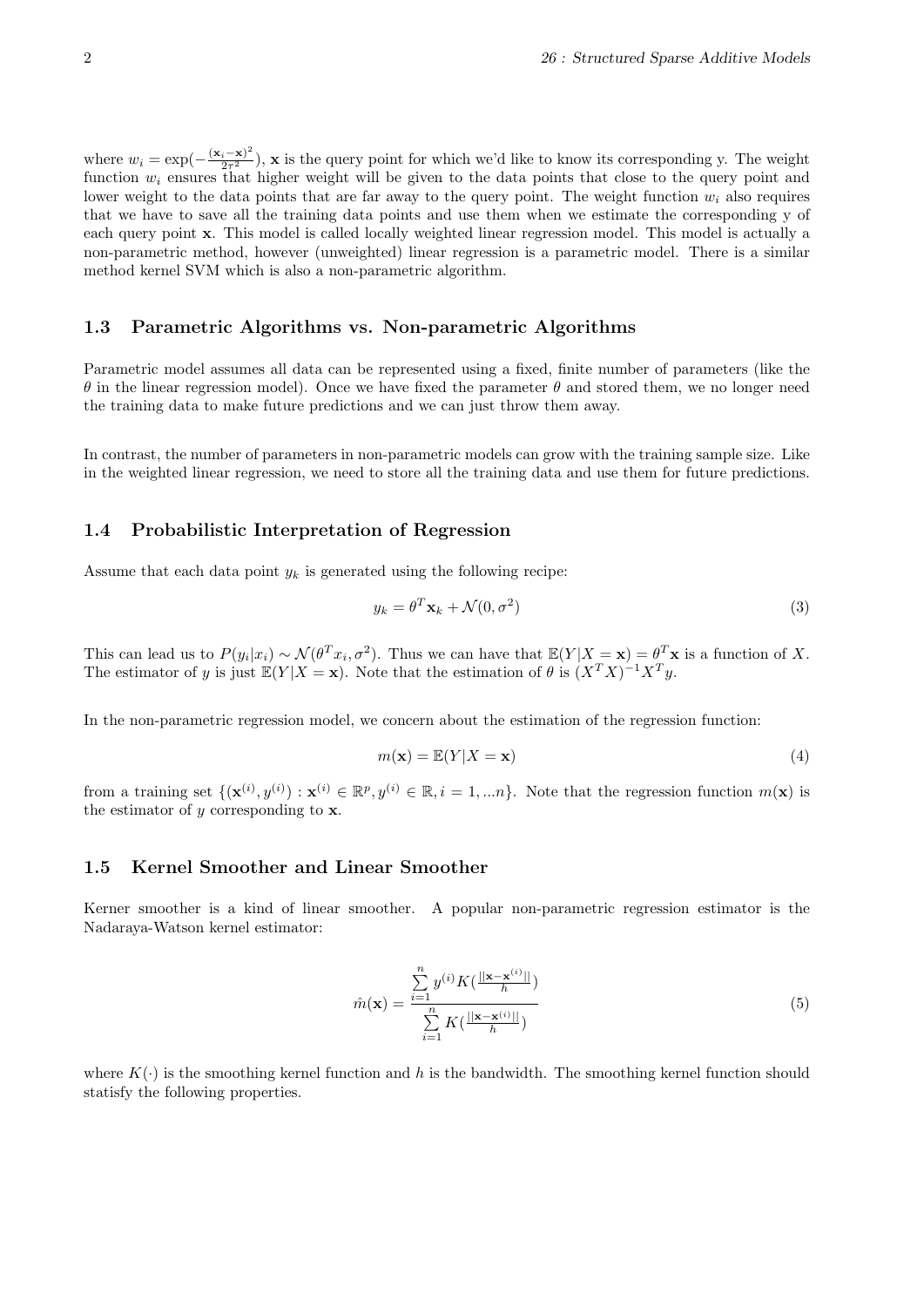- 1.  $\int K(x)dx = 1$
- 2.  $\int xK(x)dx = 0$
- 3.  $\sigma_K^2 \equiv \int x^2 K(x) dx > 0$

Note that the choice of bandwidth h is more important than the type of kernel function  $K(\cdot)$ . Small h leads to the rough estimates and large *h* leads to the smoother estimates.

Linear smoothers are defined as

$$
\hat{m}(\mathbf{x}) = \sum_{i=1}^{n} \ell_i(\mathbf{x}) y^{(i)} = \ell(\mathbf{x})^T \mathbf{y}
$$
\n(6)

where

$$
\ell_i(\mathbf{x}) = \frac{K(\frac{||\mathbf{x} - \mathbf{x}^{(i)}||}{h})}{\sum_{i=1}^n K(\frac{||\mathbf{x} - \mathbf{x}^{(i)}||}{h})}
$$
(7)

where  $\ell(\mathbf{x})$  is a vector with each element  $\ell_i(\mathbf{x})$  and  $\mathbf{y} \in \mathbb{R}^n$ . For each query point **x**, the estimator  $(\hat{y})$  is a linear combination of  $y^{(i)}$  and the weights are functions of **x**. In linear regression, we have  $\hat{y} = \theta \mathbf{x} =$  $((X^T X)^{-1} \mathbf{y})^T \mathbf{x}$ . It can also be represented using the linear smothers. We have that  $\ell(\mathbf{x}) = (X^T X)^{-1} \mathbf{x}$ .

An alternative view of the linear smoother is:

$$
\hat{\mathbf{y}} = S\mathbf{y} \tag{8}
$$

where  $\hat{\mathbf{y}}$  is defined as  $(\hat{m}(\mathbf{x}^{(1)}), ..., \hat{m}(\mathbf{x}^{(n)}))$  be the fitted values of the training examples.  $S \in \mathbb{R}^{n \times n}$  is called the smoother matrix with  $S_{ij} = \ell_j(\mathbf{x}^{(i)})$ . The fitted values are the smoother version of the original values. Compare this with the population setting (population setting basically means the asymtoptic region where  $N \to \infty$ .), we have the regression function  $m(X) = \mathbb{E}(Y|X)$  as:

$$
m(X) = PY \tag{9}
$$

where  $P = \mathbb{E}(\cdot | X)$  is the conditional expectation operator that projects a random variable (it is *Y* here) onto the linear space of *X*. *S* can be viewed as a non-parametric version of *P*.

### **2 Additive models**

In high dimension case, the data easily become very sparse, and the linear smoothers suffers the curse of dimensionality. Hastie & Tibshirani(1990) proposed the addtive model:

$$
m(X_1, ..., X_p) = \alpha + \sum_{j=1}^p f_j(X_j)
$$
\n(10)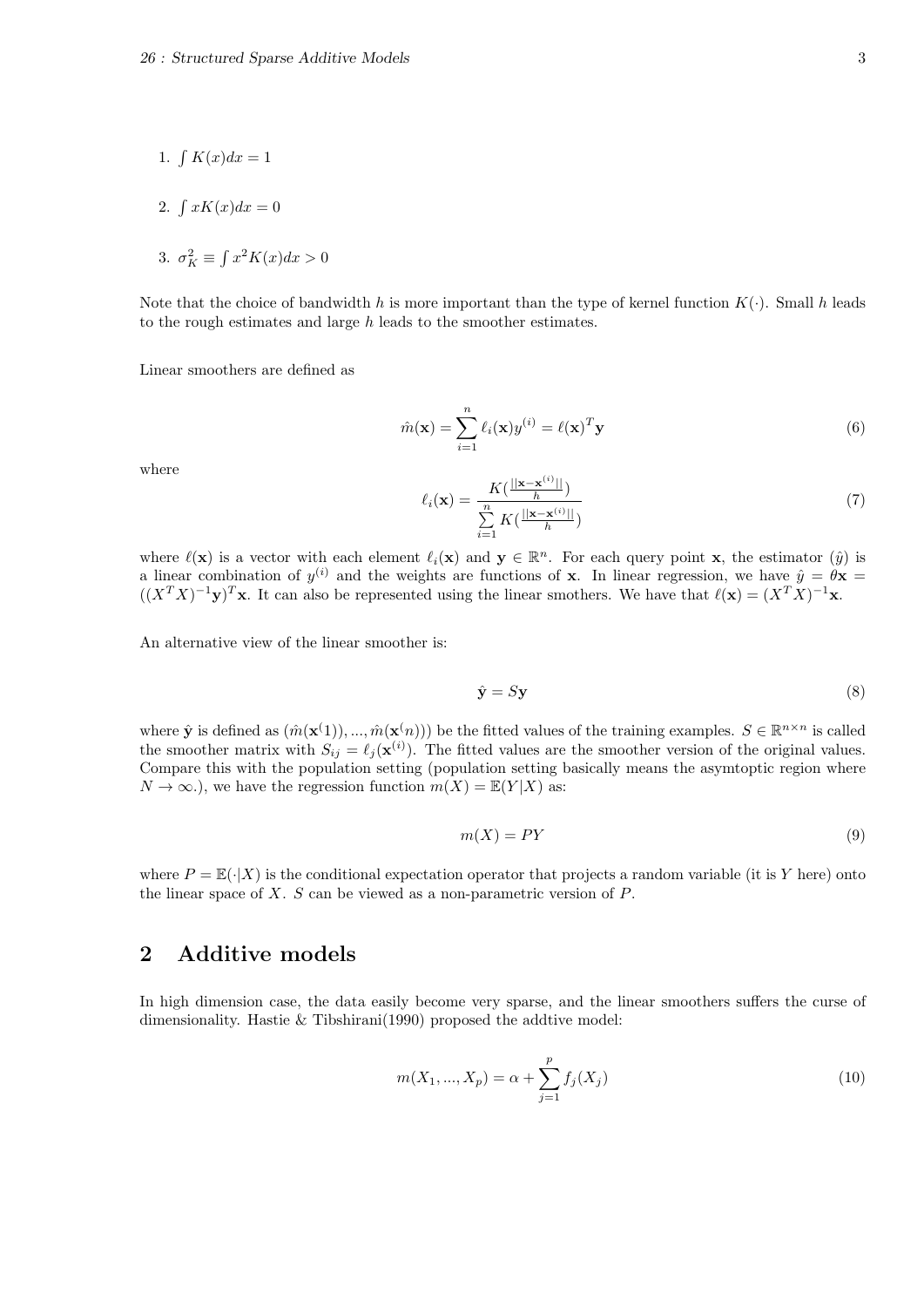where each  $f_j$  is a smooth one-dimensional component function.  $j$  is the dimension index.  $p$  is the number of dimensions.  $X_j$  is a vector of values of *j*th dimension of all data. We can assume that  $\mathbb{E}[f_j(X_j)] = 0$  for each  $j$  (because we can normalize the data the 0 mean). The problem can be solved by backfitting algorithm, which is a coordinate descent type of algorithm.

The optimization problem in the population setting is

$$
J(\alpha, f_1,..f_p) = \frac{1}{2} \mathbb{E}[(Y - \alpha - \sum_{j=1}^p f_j(X_j))^2]
$$
  
= 
$$
\frac{1}{2} \mathbb{E}[Y^2 + \alpha^2 + (\sum_{j=1}^p f_j(X_j))^2 - 2Y\alpha - 2Y \sum_{j=1}^p f_j(X_j) + 2\alpha \sum_{j=1}^p f_j(X_j)]
$$
(11)

Thus we have

$$
\frac{\partial}{\partial \alpha} J(\alpha, f_1,..f_p) = \frac{\partial}{\partial \alpha} \frac{1}{2} \mathbb{E}[Y^2 + \alpha^2 + (\sum_{j=1}^p f_j(X_j))^2 - 2Y\alpha - 2Y \sum_{j=1}^p f_j(X_j) + 2\alpha \sum_{j=1}^p f_j(X_j)]
$$
\n
$$
= \alpha - \mathbb{E}[Y] + \mathbb{E}[\sum_{j=1}^p f_j(X_j)]
$$
\n
$$
= \alpha - \mathbb{E}[Y] + 0
$$
\n
$$
= 0
$$
\n(12)

Then we have  $\hat{\alpha} = \mathbb{E}[Y]$ .

$$
\frac{\partial}{\partial f_j} J(\alpha, f_1,..f_p) = \frac{\partial}{\partial f_j} \frac{1}{2} \mathbb{E}[Y^2 + \alpha^2 + (\sum_{j=1}^p f_j(X_j))^2 - 2Y\alpha - 2Y \sum_{j=1}^p f_j(X_j) + 2\alpha \sum_{j=1}^p f_j(X_j)] \n= \frac{\partial}{\partial f_j} \frac{1}{2} \mathbb{E}[(\sum_{j=1}^p f_j(X_j))^2] - \mathbb{E}[Y] + \mathbb{E}[\alpha] \n= \frac{\partial}{\partial f_j} \frac{1}{2} \mathbb{E}[(\sum_{k \neq j}^p f_k(X_k) + f_j(X_j))^2] - \mathbb{E}[Y] + \mathbb{E}[\alpha] \n= \frac{\partial}{\partial f_j} \frac{1}{2} \mathbb{E}[(\sum_{k \neq j}^p f_k(X_k))^2 + 2f_j(X_j) \sum_{\substack{k \neq j}}^p f_k(X_k) + f_j(X_j)^2] - \mathbb{E}[Y] + \mathbb{E}[\alpha] \n= \mathbb{E}[f_j(X_j) + \sum_{k \neq j}^p f_k(X_k)] - \mathbb{E}[Y] + \mathbb{E}[\alpha] \n= 0
$$
\n(13)

Then we have  $f_j = \mathbb{E}[(Y - \alpha - \sum$  $k \neq j$  $f_k |X_j| := P_j R_j$ , where  $P_j = \mathbb{E}[\cdot |X_j]$  is the conditional expectation operator onto *j*th input space,  $R_j = Y - \alpha - \sum$  $k \neq j$  $f_k$  is the partial residual.

Replace conditional operator  $P_j$  by smoother matrix  $S_j$  results in the backfitting algorithm.

*Backfitting Algorithm*

- 1. Initialize:  $\hat{\alpha} = \sum_{n=1}^{\infty}$ *i*=1  $y^{(i)}/n$ ,  $\hat{f}_j = 0$ ,  $j = 1,...p$
- 2. Cycle: for  $j = 1, ..., p, 1...p...$  (until  $J(·)$  doesn't change)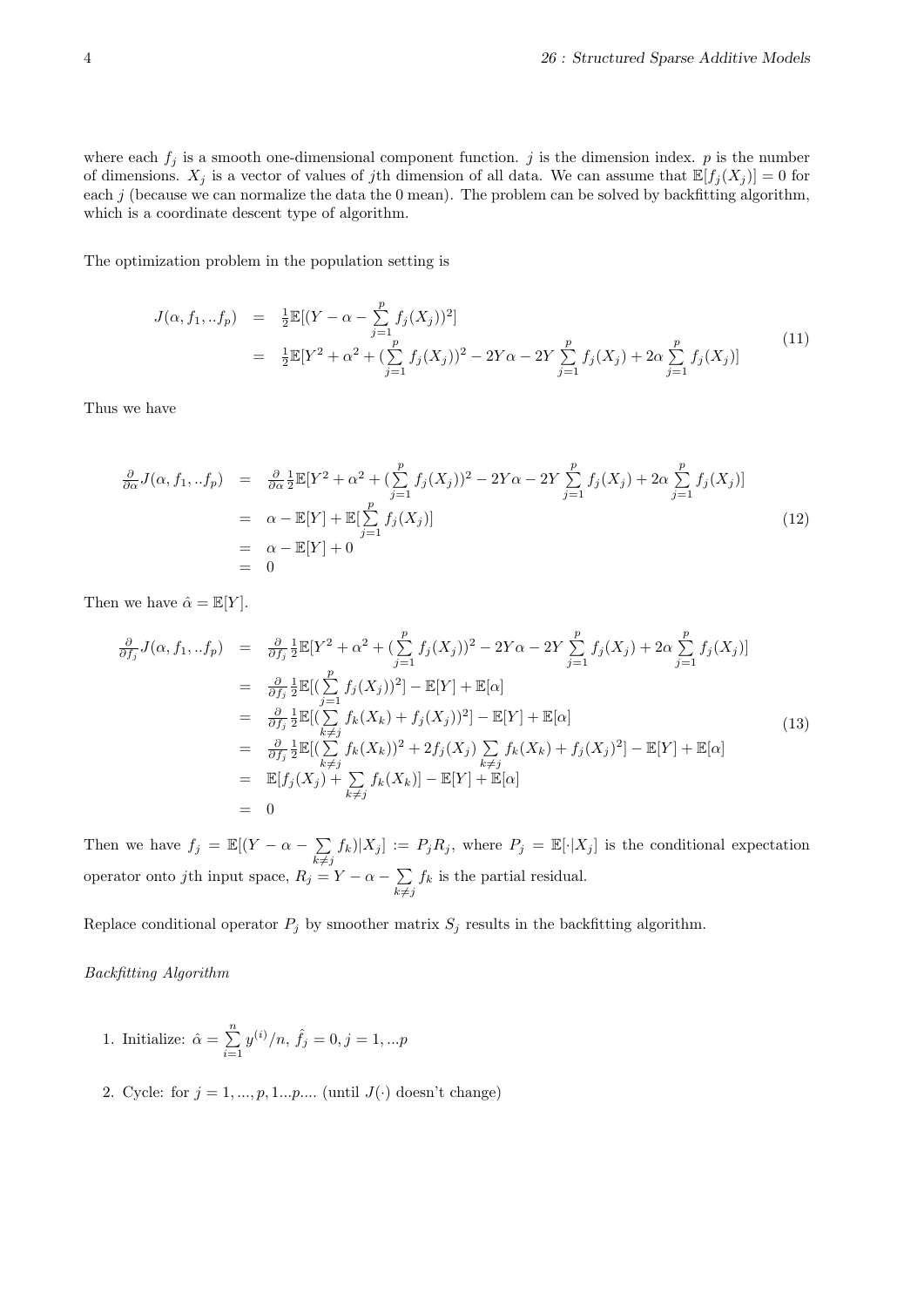$$
\hat{f}_j \leftarrow S_j(\mathbf{y} - \hat{\alpha} - \sum_{k \neq j} \hat{\mathbf{f}}_k)
$$
  
Centering:  $\hat{\mathbf{f}}_j \leftarrow \hat{\mathbf{f}}_j - \frac{1}{n} \sum_{i=1}^n \hat{f}_j(x_j^{(i)})$  (14)

## **3 Sparse additive models (SpAM)**

The additive model works up to certain dimension. But if the data dimension is much larger than the dataset size  $p \gg n$ , we will need to penalize  $f_j$  similar to the way we penalize  $\beta_j$  coefficients in the lasso to restrict the dimensionality of the regressions. This leads to the Sparse Additive Model (SpAM) formulation, which encourage functional sparsity. The optimization problem in the population setting is shown in (15). Note that the data is centered data.

$$
\frac{1}{2}\mathbb{E}[(Y - \sum_{j=1}^{p} f_j(X_j))^2] + \lambda \sum_{j=1}^{p} \sqrt{\mathbb{E}[f_j(X_j)^2]}
$$
\n(15)

∑ *j*=1  $p\sqrt{\mathbb{E}[f_j(X_j)^2]}$  behaves like an  $l_1$  ball across different componets to encourage functional sparsity. Note that if each component function  $f_j(X_j)$  is constrained to have the linear form, the formulation reduces to standard lasso problem.

The optimum is achieved by soft-thresholding step:

$$
f_j = [1 - \frac{\lambda}{\sqrt{\mathbb{E}[(P_j R_j)^2]}}] P_j R_j, j = 1, ..., p
$$
\n(16)

where  $R_j = Y - \sum$  $k \neq j$  $f_k$  is the partial residual.  $[\cdot]_+$  is the positive part, which indicates that  $f_j = 0$  if only if  $\sqrt{\mathbb{E}[(P_jR_j)^2]} \leq \lambda$ . As in standard additive models, replace  $P_j$  by  $S_j$ , the backfitting algorithm for SpAM is:

$$
\hat{\mathbf{f}}_j \leftarrow [1 - \frac{\lambda}{\hat{s}_j}] + S_j (\mathbf{y} - \sum_{k \neq j} \hat{\mathbf{f}}_k), j = 1, ..., p
$$
\n(17)

where  $\hat{s}_j = \sqrt{\text{mean}(S_j(\mathbf{y} - \sum))}$  $k \neq j$  $(\hat{\mathbf{f}}_k)$ ) is the empirical estimate of  $\sqrt{\mathbb{E}[(P_jR_j)^2]}$  today is good

# **4 Structured sparse additive models (GroupSpAM)**

SpAM imposes sparsity on single function and it does not utilize group structure information between covariates, which could be viewed as priori knowledge in many applications. In the parametric setting, it has been shown that if such a group structure exists and is consistent with true sparsity among covariates, the estimator accuracy could be increased by treating the whole group of covariates as a single unit. The GroupSpam achieves functional sparsity at group level by combining the spirit of GroupLasso (Yuan & Lin, 2006) and SpAM. In this sense, GroupSpAM could be viewed as a nonparametric extension of generalized GroupLasso (Friedman et al., 2010).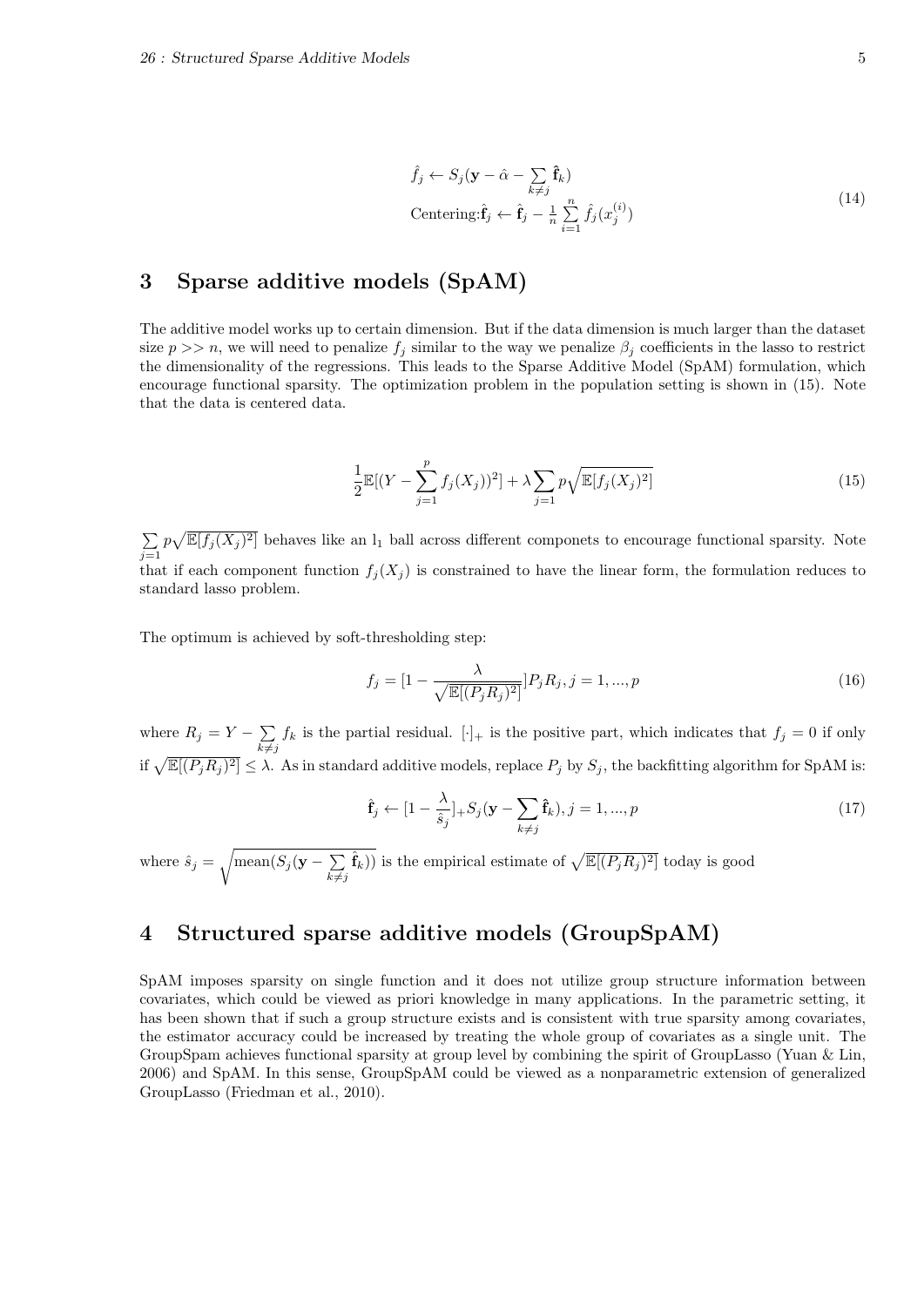Assuming *G* is a partition of *{*1*, ..., p}* and the group in *G* do not overlap. The optimization problem of GroupSpAM is formulated as:

$$
min_{f:f_j \in H_j} L(f) + \lambda \Omega_{group}(f) \tag{18}
$$

where  $L(f)$  is expected square error:

$$
L(f) = \frac{1}{2} \mathbb{E}[(Y - \sum_{j=1}^{p} f_j(X_j))^2]
$$
\n(19)

and  $\Omega_{group}(f)$  is the regularization functional penalty defined as:

$$
\Omega_{group}(f) = \sum_{g \in G} \sqrt{d_g} ||f_g||
$$
  
= 
$$
\sum_{g \in G} \sqrt{d_g} \sqrt{\sum_{j \in g} \mathbb{E}[f_j^2(X_j)]}
$$
 (20)

(Yin et. al, 2012) proved the following necessary and sufficient thresholding condition at the group level:

$$
\sqrt{\sum_{j\in g} \mathbb{E}[(P_j R_g)^2]} \le \lambda \sqrt{d_g} \tag{21}
$$

where the  $R_g = Y - \sum_{g' \neq g} \sum_{j' \in g'} f_{j'}(X_{j'})$  is the partial residual after removing all functions from group g. Learning functional *f<sup>j</sup>* could be achieved through Block Coordinate Descent algorithm and its building block is thresholding. The Thresholding algorithm and Block Coordinate Descent algorithm are as follows:

### **4.1 Algorithm 1 Thresholding**

- 1: Input: Partial residual  $\widehat{R_q}$ , smoother matrics  $\{S_j : j \in g\}$ , and tuning parameter  $\lambda$ .
- 2: Output:  $\hat{f}_g = {\hat{f}_j : j \in g}$ .
- 3: Estimate  $P_j R_g$  by smoothing:  $\widehat{P}_j = S_j \widehat{R}_g$ ,  $\forall j \in g$ .
- 4: Estimate  $\sqrt{\sum_{j \in g} \mathbb{E}[(P_j R_g^2)]}$  by

$$
\widehat{\omega_g} = \sqrt{\frac{1}{n} \sum_{j \in g} ||\widehat{P_j}||^2}
$$
\n(22)

5: if  $\widehat{\omega_g} \leq \lambda \sqrt{d_g}$  then 6: Set  $\widehat{f}_j = 0, \forall j \in g$  7: else 8: Estimate  $\widehat{f}_g$  by iterating the following fixed point equation over *t* until convergence

$$
\widehat{f}_g^{(t+1)} = (\widehat{J} + \frac{\lambda \sqrt{d_g}}{\|\widehat{f}_g^{(t)}\|/\sqrt{n}} I)^{-1} \widehat{Q} \widehat{R_g}
$$
\n(23)

9: end if 10 Center each  $\hat{f}_j$  by subtracting its mean.

### **4.2 Algorithm 2 Block Coordinate Descent**

1: Input: Data  $X \in \mathbb{R}^{n \times p}$ ,  $y \in \mathbb{R}^n$ , a partition *G* of  $\{1, ..., p\}$ , and tuning parameter  $\lambda$ .